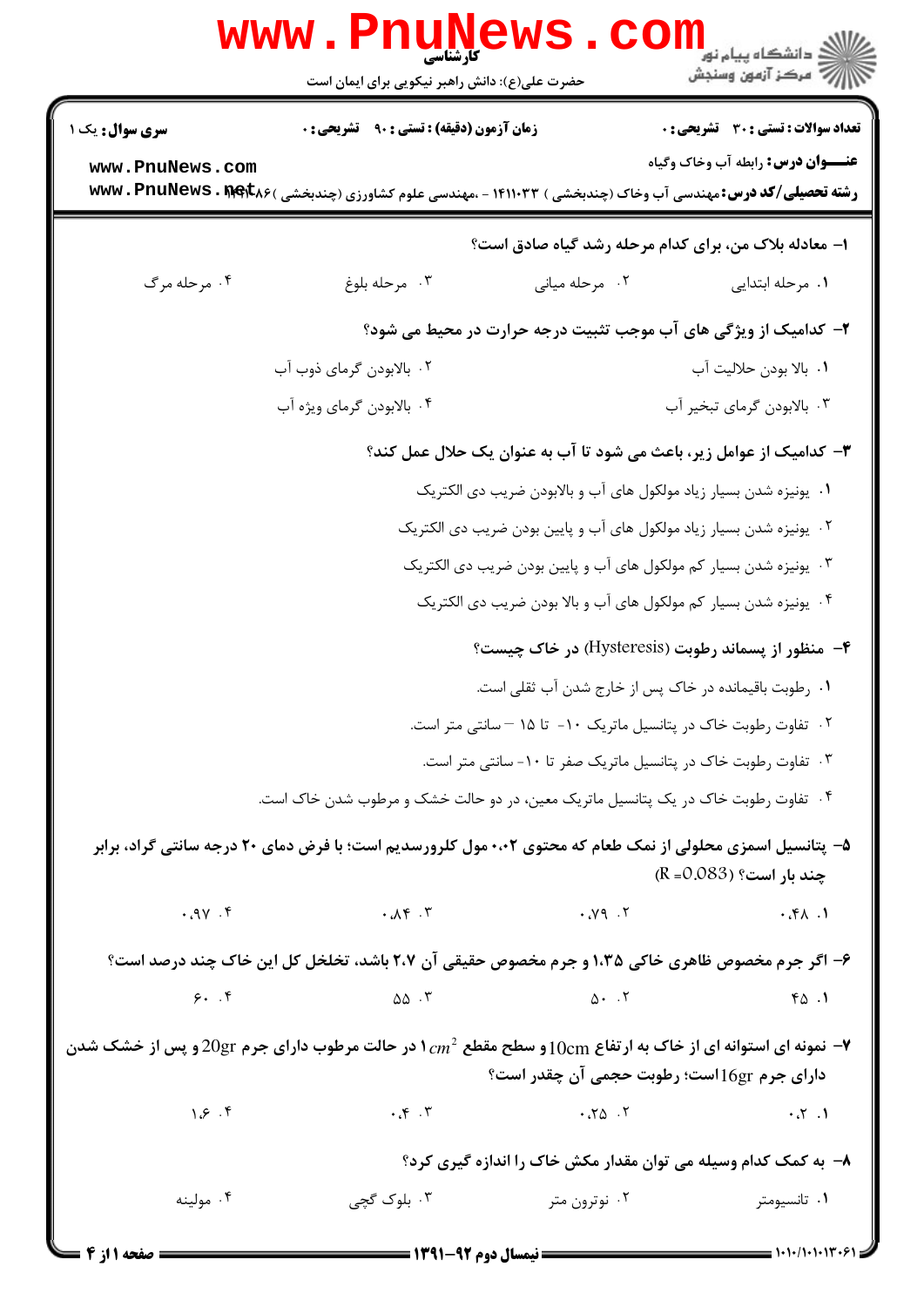|                                                                                                                                        | <b>WWW.FUUNE</b><br>کارشناسی<br>حضرت علی(ع): دانش راهبر نیکویی برای ایمان است                              |                                                                                     | ري دانشگاه پيام نور <mark>− ا</mark><br>ا <mark>∛</mark> مرکز آزمون وسنجش                                                                                            |  |
|----------------------------------------------------------------------------------------------------------------------------------------|------------------------------------------------------------------------------------------------------------|-------------------------------------------------------------------------------------|----------------------------------------------------------------------------------------------------------------------------------------------------------------------|--|
| <b>سری سوال : ۱ یک</b>                                                                                                                 | <b>زمان آزمون (دقیقه) : تستی : ۹۰٪ تشریحی : 0</b>                                                          |                                                                                     | <b>تعداد سوالات : تستی : 30 ٪ تشریحی : 0</b>                                                                                                                         |  |
| www.PnuNews.com                                                                                                                        |                                                                                                            |                                                                                     | <b>عنــوان درس:</b> رابطه آب وخاک وگیاه<br><b>رشته تحصیلی/کد درس:</b> مهندسی آب وخاک (چندبخشی ) ۱۴۱۱۰۳۳ - ،مهندسی علوم کشاورزی (چندبخشی ) <b>www . PnuNews . met</b> |  |
|                                                                                                                                        |                                                                                                            |                                                                                     | ۹- بزرگ ترین مشکل استفاده از بلوک های گچی کدام مورد است؟                                                                                                             |  |
|                                                                                                                                        | ۰۲ سخت بودن حمل و نقل آن                                                                                   |                                                                                     | ۰۱ گران بودن دستگاه                                                                                                                                                  |  |
| ۰۴ خطرات استفاده از آن برای سلامتی افراد                                                                                               |                                                                                                            |                                                                                     | ۰۳ حساسیت آن نسبت به شوری خاک                                                                                                                                        |  |
|                                                                                                                                        | +۱- کدام یک از پتانسیل های مختلفی که آب در خاک می تواند داشته باشد، در مسائل مربوط به حرکت آب در خاک درنظر |                                                                                     | گرفته <u>ن</u> می شود؟                                                                                                                                               |  |
| ۰۴ پتانسیل فشاری                                                                                                                       | ۰۳ پتانسیل ثقلی                                                                                            | ٠٢ پتانسيل ماتريک                                                                   | ٠١. پتانسيل اسمزى                                                                                                                                                    |  |
| ۱۱−  در یک نقطه پتانسیل کل در منطقه ریشه گیاه cm 120−1ست. اگر پتانسیل ثقلی دراین نقطه 150cm باشد، پتانسیل<br>ماتریک چند سانتی متر است؟ |                                                                                                            |                                                                                     |                                                                                                                                                                      |  |
| $10 - .9$                                                                                                                              | $\mathbf{r}$ . $\mathbf{r}$                                                                                | $-YV \cdot \cdot Y$                                                                 | $-15. .1$                                                                                                                                                            |  |
|                                                                                                                                        |                                                                                                            |                                                                                     | ۱۲- دلیل اصلی کاهش سرعت نفوذ آب در خاک نسبت به زمان چیست؟                                                                                                            |  |
|                                                                                                                                        | ۰۲ تغییر ساختمان خاک                                                                                       |                                                                                     | ۰۱. پراکندگی ذرات رس                                                                                                                                                 |  |
|                                                                                                                                        | ۰۴ حبس شدن هوای خاک                                                                                        |                                                                                     | ۰۳ کاهش شیب مکش                                                                                                                                                      |  |
|                                                                                                                                        |                                                                                                            |                                                                                     | ۱۳- برای افزایش نفوذ پذیری خاک های سدیمی و اصلاح آنها چه ماده ای را می توانیم به خاک اضافه کنیم؟                                                                     |  |
| ۰۴ سنگ گچ                                                                                                                              | ۰۳ مالچ                                                                                                    | ۰۲ سولفات سديم                                                                      | ۰۱ کلراید سدیم                                                                                                                                                       |  |
|                                                                                                                                        |                                                                                                            |                                                                                     | ۱۴– بر اساس دستورالعمل سازمان حفاظت خاک آمریکا سرعت نفوذ پایه چگونه تعیین می شود؟                                                                                    |  |
|                                                                                                                                        |                                                                                                            | ٠١ نقطه اي روى منحنى نفوذ تجمعي است كه در آن تغيير مقدار نفوذ بيشتر از ١٠ درصد است. |                                                                                                                                                                      |  |
|                                                                                                                                        |                                                                                                            | ۰۲ نقطه ای روی منحنی سرعت نفوذ است که در آن تغییر سرعت نفوذ کمتر از ۱۰ درصد است.    |                                                                                                                                                                      |  |
|                                                                                                                                        |                                                                                                            | ۰۳ نقطه ای روی منحنی سرعت نفوذ است که در آن تغییر سرعت بیشتر از ۱۰ درصد است.        |                                                                                                                                                                      |  |
|                                                                                                                                        |                                                                                                            | ۰۴ نقطه ای روی منحنی نفوذ تجمعی است که در آن تغییر مقدار نفوذ کمتر از ۱۰ درصد است.  |                                                                                                                                                                      |  |
|                                                                                                                                        |                                                                                                            |                                                                                     | ۱۵– اولین جزء تشکیل آوند در اندام گیاهی چه نامیده می شود؟                                                                                                            |  |
| ۰۴ متازايلم                                                                                                                            | ۰۳ کامبیوم                                                                                                 | ۰۲ اندودرم                                                                          | ۰۱ پروتوزايلم                                                                                                                                                        |  |
|                                                                                                                                        |                                                                                                            |                                                                                     | ۱۶– قانون پوزایه کدام یک از موارد زیر را بیان می کند؟                                                                                                                |  |
|                                                                                                                                        | ۰۲ سرعت جریان یک مایع در ساقه گیاه                                                                         |                                                                                     | ۰۱ سرعت جریان یک مایع در لوله موئین                                                                                                                                  |  |
|                                                                                                                                        | ۰۴ حرکت آب در خاک                                                                                          |                                                                                     | ۰۳ سرعت نفوذ آب در خاک                                                                                                                                               |  |
|                                                                                                                                        |                                                                                                            |                                                                                     |                                                                                                                                                                      |  |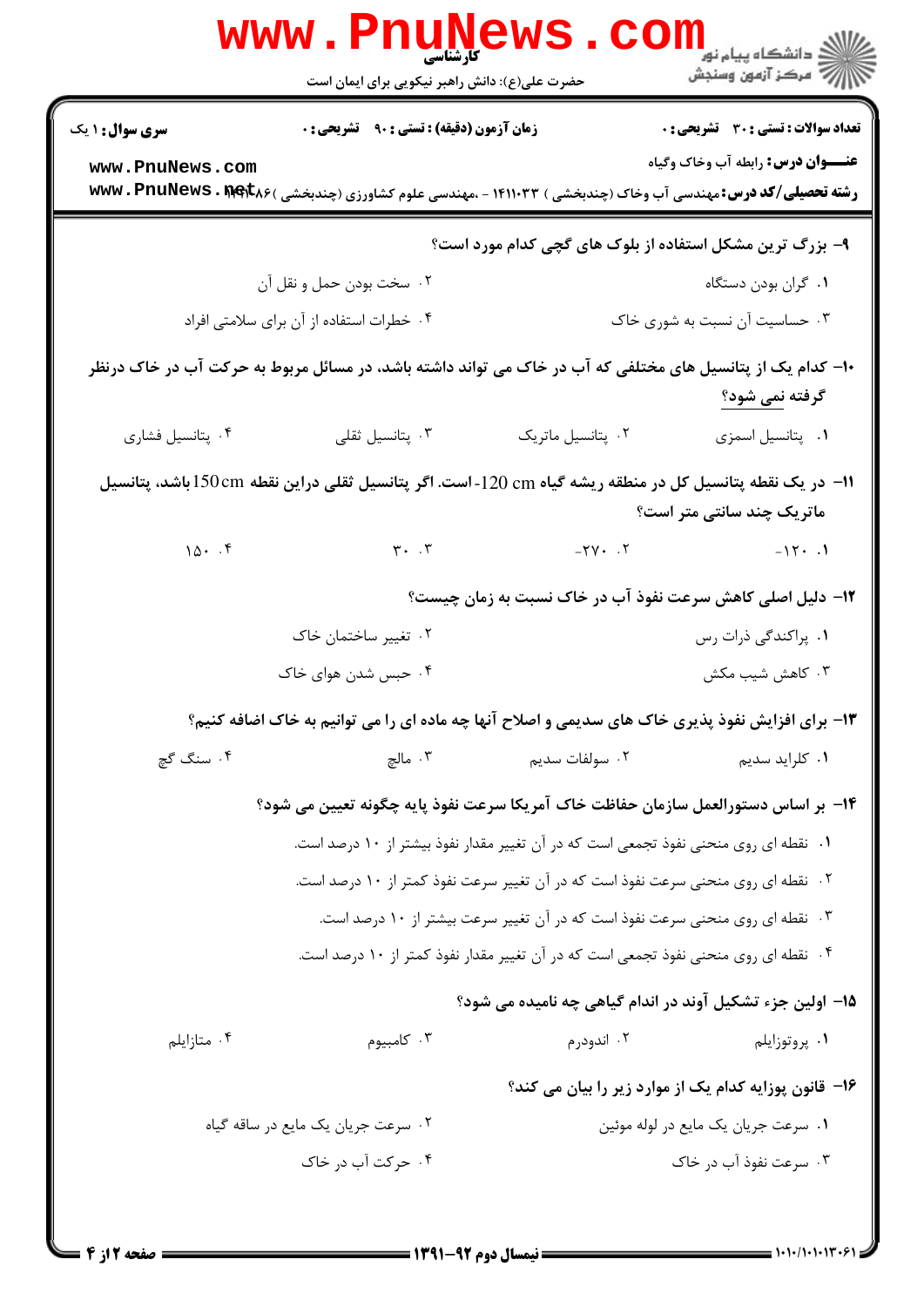|                                                                                                                                          | WWW.Pnung<br>حضرت علی(ع): دانش راهبر نیکویی برای ایمان است                                          |                                                   | الاد دانشگاه پيام نور<br> <br>  پ                                                                                                                                        |  |  |
|------------------------------------------------------------------------------------------------------------------------------------------|-----------------------------------------------------------------------------------------------------|---------------------------------------------------|--------------------------------------------------------------------------------------------------------------------------------------------------------------------------|--|--|
| <b>سری سوال : ۱ یک</b>                                                                                                                   | <b>زمان آزمون (دقیقه) : تستی : ۹۰ تشریحی : 0</b>                                                    |                                                   | <b>تعداد سوالات : تستی : 30 ٪ تشریحی : 0</b>                                                                                                                             |  |  |
| www.PnuNews.com                                                                                                                          |                                                                                                     |                                                   | <b>عنـــوان درس:</b> رابطه آب وخاک وگیاه<br><b>رشته تحصیلی/کد درس:</b> مهندسی آب وخاک (چندبخشی ) ۱۴۱۱۰۳۳ - ،مهندسی علوم کشاورزی (چندبخشی ) <b>bww . PnuNews . Bet</b> k۶ |  |  |
| ۱۷– در جذب آب توسط ریشه کدام عامل مهم ترین نقش را بر عهده دارد؟                                                                          |                                                                                                     |                                                   |                                                                                                                                                                          |  |  |
|                                                                                                                                          | ۰۲ شعاع ريشه                                                                                        |                                                   | ۰۱ سن ريشه                                                                                                                                                               |  |  |
|                                                                                                                                          | ۰۴ عمق نفوذ ريشه                                                                                    |                                                   | ۰۳ سطح تماس ریشه با خاک                                                                                                                                                  |  |  |
|                                                                                                                                          |                                                                                                     |                                                   | ۱۸– در کدام مسیر حرکتی آب در ریشه ها، آب از منافذ موجود در دیواره سلول ها عبور می کند؟                                                                                   |  |  |
| ۰۴ مسیر آپوپلاستی                                                                                                                        | ۰۳ مسیر پوازیه                                                                                      | ۰۲ مسیر سیمپلاستی                                 | ۰۱ مسیر درونی غشایی                                                                                                                                                      |  |  |
| ۱۹- کدام دانشمند اولین مدل تحلیلی حرکت آب به سمت ریشه ها را ارائه نمود؟                                                                  |                                                                                                     |                                                   |                                                                                                                                                                          |  |  |
| ۰۴ اولر                                                                                                                                  | ۰۳ دارسی                                                                                            | ۰۲ گاردنر                                         | ۰۱ پوازیه                                                                                                                                                                |  |  |
|                                                                                                                                          |                                                                                                     |                                                   | ۲۰- کدام یک از عبارات در مورد جذب آب توسط ریشه های گیاه صحیح است؟                                                                                                        |  |  |
|                                                                                                                                          | ۰۱ حدوداً ۷۰ درصد جذب رطوبت خاک توسط ریشه های گیاه در عمق۵۰ درصد فوقانی توسعه ریشه ها صورت می گیرد. |                                                   |                                                                                                                                                                          |  |  |
|                                                                                                                                          | ۰۲ قسمت عمده جذب رطوبت خاک توسط ریشه ها در ۴۰ درصد تحتانی عمق توسط ریشه ها صورت می گیرد.            |                                                   |                                                                                                                                                                          |  |  |
|                                                                                                                                          | ۰۳ قسمت عمده جذب رطوبت خاک توسط ریشه ها در ۱۰ درصد تحتانی عمق توسعه ریشه ها صورت می گیرد.           |                                                   |                                                                                                                                                                          |  |  |
|                                                                                                                                          | ۰۴ جذب رطوبت خاک توسط ریشه ها در تمام عمق توسعه ریشه ها به صورت یکسان صورت می گیرد.                 |                                                   |                                                                                                                                                                          |  |  |
|                                                                                                                                          |                                                                                                     |                                                   | <b>۲۱</b> - کدام یک از عوامل زیر جز عوامل موثر بر تبخیر و تعرق مرجع می باشد؟                                                                                             |  |  |
| ۰۲ پارامترهای مدیریتی                                                                                                                    |                                                                                                     |                                                   | ٠١ ضرايب گياهي                                                                                                                                                           |  |  |
| ۰۴ پارامترهای زیست محیطی                                                                                                                 |                                                                                                     |                                                   | ۰۳ پارامترهای اقلیمی                                                                                                                                                     |  |  |
|                                                                                                                                          |                                                                                                     |                                                   | ۲۲– اگر بخواهیم نیاز آبی گیاهان را در همان شرایط طبیعی مزرعه به طور مستقیم به دست آوریم، کدام یک از روش ها توصیه<br>می شود؟                                              |  |  |
| ۰۴ فرمول های تجربی                                                                                                                       | ۰۳ روش ترکیبی                                                                                       | ۰۲ تشت تبخیر                                      | ٠١. بيلان جرمي                                                                                                                                                           |  |  |
| <b>۲۳</b> - چنانچه مقدار تبخیر و تعرق گیاه مرجع برابر ۶،۳mm/day و تبخیر و تعرق گیاهی برابر 4.4mm/day باشد، مقدار ضریب<br>گیاهی چقدر است؟ |                                                                                                     |                                                   |                                                                                                                                                                          |  |  |
| 1.5.1                                                                                                                                    | $\cdot \vee \cdot \mathsf{y}$                                                                       | $\cdot$ . $\uparrow \circ$ $\cdot$ $\uparrow$     | .77.1                                                                                                                                                                    |  |  |
|                                                                                                                                          |                                                                                                     |                                                   | ۲۴- فرمول بلانی کریدل که برای اندازه گیری تبخیر و تعرق به کار می رود، بر اساس چه قانونی است؟                                                                             |  |  |
|                                                                                                                                          | ۰۲ گردیان فشاری                                                                                     |                                                   | ۰۱ گرادیانی فشاری و حرارتی                                                                                                                                               |  |  |
|                                                                                                                                          | ۰۴ پیلان حرارتی                                                                                     |                                                   | ۰۳ بیلان فشاری                                                                                                                                                           |  |  |
|                                                                                                                                          |                                                                                                     | <b>ــــــــ ن</b> رمسال دوم ۹۲-۱۳۹۱ <b>ــــــ</b> |                                                                                                                                                                          |  |  |